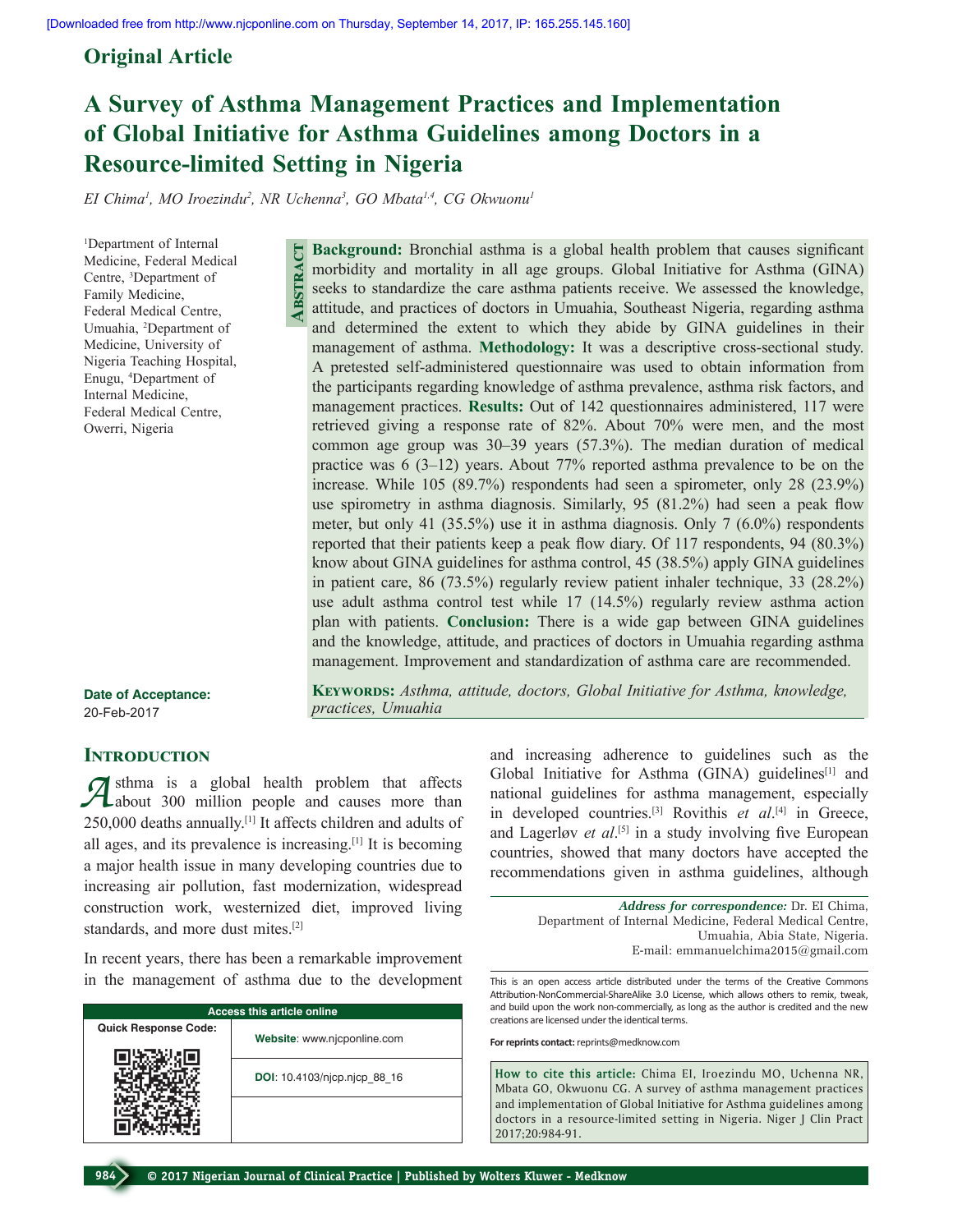the level of implementation by the doctors was variable. In developing countries, the knowledge, attitude, and practices of doctors regarding asthma have evolved over the years in synchrony with improved understanding of the inflammatory pathophysiological basis of the disease.

At the moment, Nigeria has no local guideline for asthma management. However, there are growing efforts to improve asthma management through use of international guidelines such as GINA. This study assessed the knowledge, attitude, and practices of doctors in Umuahia, Southeast Nigeria, regarding asthma and determined the extent to which they abide by GINA guidelines in their management of asthma.

## **Methodology**

## **Study design, setting, and population**

This was a descriptive cross-sectional survey conducted among doctors practicing in Umuahia, Southeast Nigeria. The participants included house officers and medical officers in public hospitals, resident doctors, and consultants in the Departments of Family Medicine and Internal Medicine of Federal Medical Centre, Umuahia. There is a total of about 485 doctors registered with Nigerian Medical Association Umuahia zone comprising 68 consultants, 240 resident doctors, 35 medical officers, 56 private practitioners, and 90 house officers.[6] Umuahia is the capital of Abia State. The geographical coordinates are 5° 32' 0" North, 7° 29' 0" East.[7]

## **Ethical considerations**

Ethical clearance was obtained from the Ethics Committee of Federal Medical Centre, Umuahia. Written informed consent was obtained from each respondent. The information obtained from the respondents was treated with utmost confidentiality.

### **Data collection**

A self-administered pretested questionnaire developed by the researchers was used to obtain information from the participants. The pretest involved twenty doctors, and necessary corrections were made before actual commencement of data collection. Those who participated in the pretest were excluded from the actual study.

The participants were contacted at their workplace and printed questionnaires given to them. The questionnaires were collected back after 48–72 h. A total of 142 questionnaires were distributed. The items in the questionnaire included gender, age, professional designation, duration of practice, trends in prevalence of asthma in the last 30 years, risk factors for developing asthma, roles of genetic loci and vitamins, role of inflammatory cells such as neutrophils, eosinophils,

and mast cells, use of spirometry and peak flow meters in making diagnosis of asthma, use of peak flow diary, knowledge about GINA guidelines, frequency of review of patients' inhaler technique, and use of adult asthma control test (ACT) and asthma action plan [Appendix 1].

## **Data analysis**

This was done using EpiInfo version 3.5.3 (CDC, Atlanta, GA, USA). The mean  $\pm$  standard deviation was used to describe numerical variables that were normally distributed. Nonnormally distributed numerical data were described using median (interquartile range). Percentages were calculated for categorical variables, and Chi-square test was used to determine the significance of observed differences. *P* < 0.05 was considered statistically significant.

### **Results**

## **Sociodemographic characteristics**

Out of 142 questionnaires that were administered, a total of 117 were retrieved giving a response rate of 82%. The sociodemographic characteristics of the participants are presented in Table 1. Of the 117 participants, males comprised 83 (70.9%) and females 34 (29.1%). Most (57.3%) of the respondents were aged from 30 to 39 years. Resident doctors (54.7%) comprised most of the participants. The median duration of medical practice was 6.0 (3.00–12.00) years.

#### **Knowledge of asthma and risk factors**

Table 1 also shows information on the knowledge of Asthma and risk factors. Concerning perception of the prevalence of asthma in the last 30 years, the majority (76.9%) of the doctors reported asthma prevalence to be on the increase, (11.1%) said it had decreased while (12%) were of the opinion that asthma prevalence had remained unchanged.

Regarding risk factors for asthma, the variables that were more frequently identified were atopy (97.4%), genetics (96.6%), air pollution (93.3%), occupation (89.7%), urbanization (89.7%), and smoking  $(82.1\%)$  while low birth weight  $(60.7\%)$ , diet (59.8%), and vitamins (56.4%) were less frequently identified. Mast cells (94.0%) and eosinophils (88.9%) were identified by an overwhelming majority as the cells involved in the cellular mechanism of asthma.

## **Attitude and practices of the respondents regarding asthma management**

Attitude and practices of the respondents regarding asthma management are summarized in Table 2. One hundred and five (89.7%) participants reported that they had seen a spirometer, but only 12 (23.9%) affirmed use of spirometry in asthma diagnosis. Similarly, 95 (81.2%)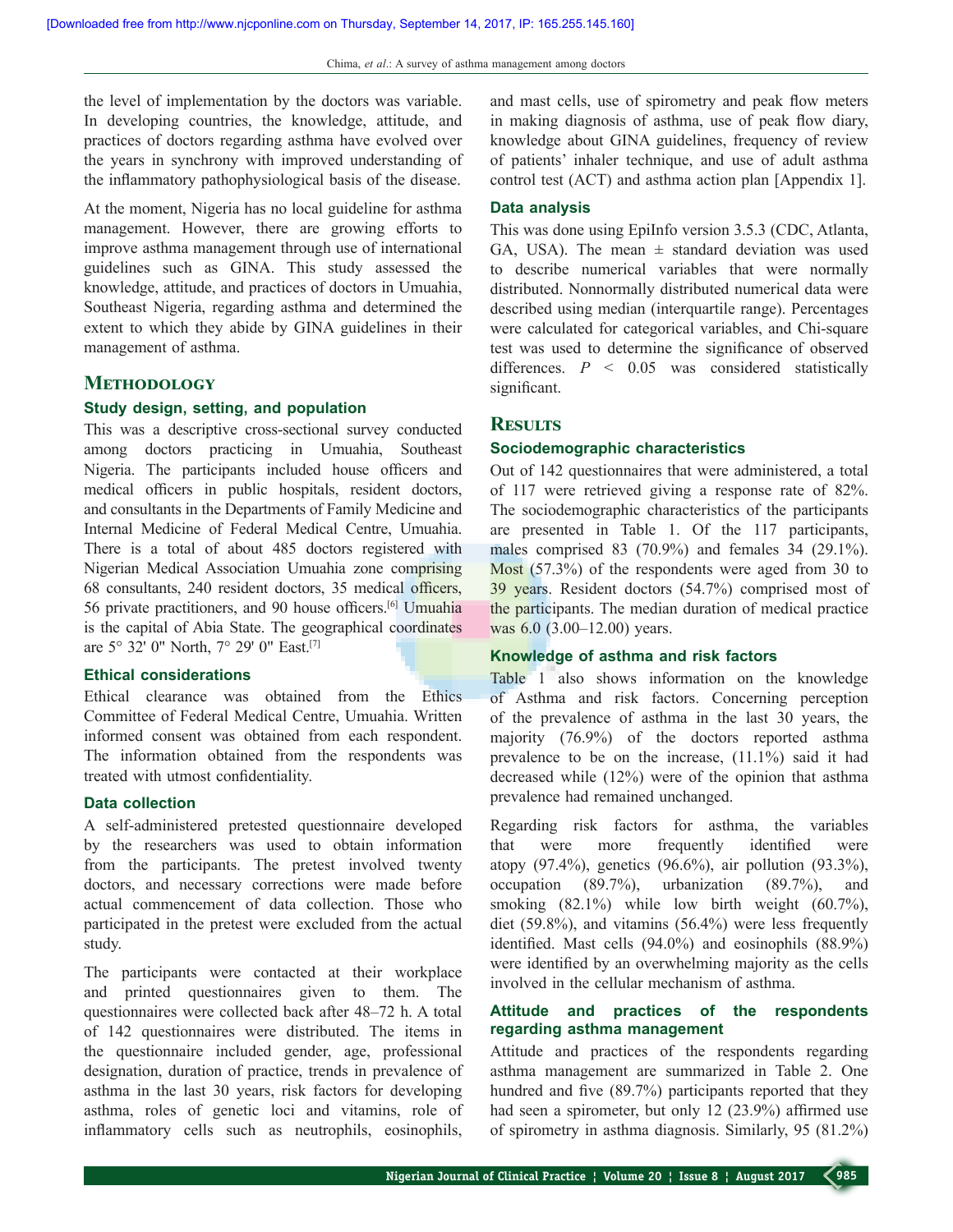Chima, *et al*.: A survey of asthma management among doctors

| Table 1: Sociodemographic characteristics and       |                             |  |  |  |
|-----------------------------------------------------|-----------------------------|--|--|--|
| knowledge of asthma among the respondents $(n=117)$ |                             |  |  |  |
| Sociodemographics                                   | $n\left(\frac{0}{0}\right)$ |  |  |  |
| Sex                                                 |                             |  |  |  |
| Female                                              | 34(29.1)                    |  |  |  |
| Male                                                | 83 (70.9)                   |  |  |  |
| Age (years)                                         |                             |  |  |  |
| 20-29                                               | 25(21.4)                    |  |  |  |
| 30-39                                               | 67(57.3)                    |  |  |  |
| 40-49                                               | 20(17.1)                    |  |  |  |
| 50-59                                               | 5(4.3)                      |  |  |  |
| Professional designation                            |                             |  |  |  |
| House officers                                      | 18 (15.4)                   |  |  |  |
| Medical officers                                    | 24(20.5)                    |  |  |  |
| Residents                                           | 64 (54.7)                   |  |  |  |
| Consultants                                         | 11(9.4)                     |  |  |  |
| Duration of medical practice (years), median (IQR)  | $6.0(3.0-12.0)$             |  |  |  |
| Knowledge of asthma                                 |                             |  |  |  |
| Asthma prevalence in the last 30 years              |                             |  |  |  |
| Decreased                                           | 13(11.1)                    |  |  |  |
| Increased                                           | 90 (76.9)                   |  |  |  |
| Same                                                | 14(12.0)                    |  |  |  |
| Risk factors for asthma                             |                             |  |  |  |
| Atopy                                               | 114 (97.4)                  |  |  |  |
| Genetics                                            | 113 (96.6)                  |  |  |  |
| Smoking                                             | 96(82.1)                    |  |  |  |
| <b>RTI</b>                                          | 84(71.8)                    |  |  |  |
| <b>Diet</b>                                         | 70(59.8)                    |  |  |  |
| Air pollution                                       | 109 (93.2)                  |  |  |  |
| Low birth weight                                    | 71(60.7)                    |  |  |  |
| Occupation                                          | 105(89.7)                   |  |  |  |
| Urbanization                                        | 105(89.7)                   |  |  |  |
| <b>Vitamins</b>                                     | 66 (56.4)                   |  |  |  |
| Cellular mechanisms of asthma                       |                             |  |  |  |
| Neutrophils                                         | 26(22.2)                    |  |  |  |
| Eosinophils                                         | 104 (88.9)                  |  |  |  |
| Mast cells                                          | 110 (94.0)                  |  |  |  |

IQR=Interquartile range; RTI=Respiratory tract infection

doctors had seen a peak flow meter, but only 41 (35.5%) reported use of peak flow meter in asthma diagnosis.

When the respondents were asked if their asthma patients keep a peak flow diary, only 7 (6.0%) gave an affirmative response. The reported reasons for the low usage of peak flow diary were as follows: the patients have not been told about it (92.7%), lack of personal peak flow meters (98.2%), and doctors do not know about it (59.1%).

About 80.3% of the respondents know about GINA guidelines for asthma control, 38.5% of the respondents said they apply GINA guidelines in the care of their patients, 86 (73.5%) regularly review patients inhaler technique, 33 (28.2%) make use of adult ACT while 17 (14.5%) of the respondents regularly review asthma action plan with their patients. Two-thirds of

| regarding asthma management                                 |            |            |  |  |  |
|-------------------------------------------------------------|------------|------------|--|--|--|
|                                                             | <b>Yes</b> | No         |  |  |  |
| Have you seen a spirometer?                                 | 105(89.7)  | 12(10.3)   |  |  |  |
| Do you use spirometry in asthma diagnosis?                  | 28(23.9)   | 89 (76.1)  |  |  |  |
| Have seen a peak flow meter?                                | 95 (81.2)  | 22(18.8)   |  |  |  |
| Do you use peak flow in asthma diagnosis?                   | 41(35.0)   | 76(65.0)   |  |  |  |
| Do your asthma patients keep a peak                         | 7(6.0)     | 110 (94.0) |  |  |  |
| flow diary?                                                 |            |            |  |  |  |
| Why patients don't keep diary                               |            |            |  |  |  |
| They have not been told about it                            | 102(92.7)  | 8(7.3)     |  |  |  |
| Lack of personal peak flow meters                           | 108(98.2)  | 2(1.8)     |  |  |  |
| Doctors don't know about it.                                | 65(59.1)   | 45 (40.9)  |  |  |  |
| Do you know about GINA guidelines for                       | 94 (80.3)  | 23(19.7)   |  |  |  |
| asthma control                                              |            |            |  |  |  |
| Do you apply GINA guidelines in the care                    | 45 (38.5)  | 72 (61.5)  |  |  |  |
| of your patients?                                           |            |            |  |  |  |
| Do you regularly review patient's inhaler<br>use technique? | 86 (73.5)  | 31(26.5)   |  |  |  |
| Do you use adult asthma control test                        | 33 (28.2)  | 84 (71.8)  |  |  |  |
| Do you regularly review asthma action                       | 17(14.5)   | 100(85.5)  |  |  |  |
| plan with patients?                                         |            |            |  |  |  |
| Preferred Initial route of maintenance                      |            |            |  |  |  |
| steroid therapy                                             |            |            |  |  |  |
| Inhaled                                                     | 38 (32.5)  |            |  |  |  |
| Oral                                                        | 78 (66.7)  |            |  |  |  |
| Intravenous                                                 | 1(0.009)   |            |  |  |  |
| GINA=Global Initiative for Asthma                           |            |            |  |  |  |

**Table 2: Attitude and practices of the respondents** 

participants (66.7%) reported oral route as the preferred route of initial routine steroid administration in asthma patients.

## **Impact of duration of medical practice on asthma management practices**

When we compared doctors who had practiced for  $\leq 6$  years and those who had practiced for  $\geq 6$  years, the later were significantly more likely to use adult ACT (37.9% vs. 19.3%, *P* = 0.03), asthma action plan (30.0% vs. 14.0%,  $P = 0.04$ ), and regular review of asthma action plan  $(23.3\% \text{ vs. } 5.3\%, P = 0.006)$ . There were no statistically significant differences between the two groups in the other parameters assessed.

### **Discussion**

In this study, we assessed the knowledge, attitude, and practices of doctors in a Nigerian city regarding asthma and determined the extent to which they abide by GINA guidelines in their management of asthma. About three-quarters of the respondents reported asthma prevalence to be on the increase. At least, 90% were knowledgeable of the various traditional risk factors for asthma. The use of spirometer and peak flow meter in asthma diagnosis was poor. Only 38.5% of doctors applied GINA guidelines in care of asthma patients.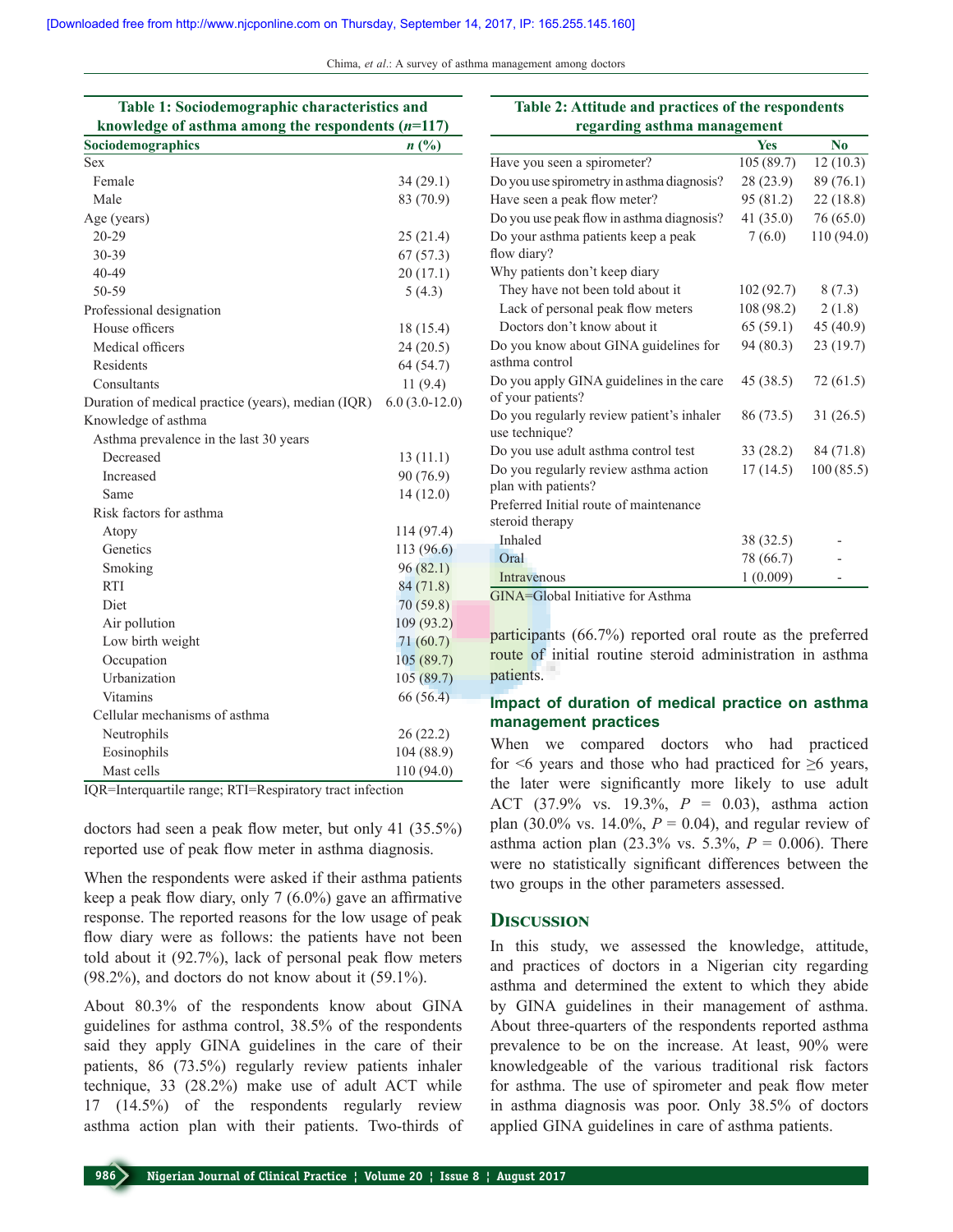Asthma prevalence has increased worldwide in the last 30 years and it is expected to steadily rise, especially in poorer countries largely due to lifestyle changes and urbanization in Africa.[1] We found that only about three-quarters of the participants responded that asthma prevalence had increased in recent times. The remaining one-quarter thought it had either reduced or remained the same. This suggests that the perception of a reasonable proportion of the doctors regarding asthma prevalence is not in line with contemporary epidemiology of the disease. It could also be that in their practice in recent times, the number of patients seen has declined due to asthma patients patronizing patent medicine dealers or alternative medicine providers. In 2002, Ibes and Ele found an asthma prevalence of 14.2% among Nigerian adolescents<sup>[8]</sup> and in 2006, Erhabor *et al*. found a prevalence of 14.1% among Nigerian undergraduates.[9] The global prevalence of doctor-diagnosed asthma in adults was estimated to be 4.3% in 2012; this ranged from 0.2% in China to  $21.0\%$  in Australia.<sup>[10]</sup> In a systematic review of asthma prevalence in Africa involving studies largely from Nigeria and South Africa, Adeloye *et al*. showed an increase in the prevalence of asthma in Africa. They estimated a prevalence of 11.7% for asthma, totaling over 74 million people in 1990, and a prevalence of 12.8%, about 120 million people in  $2010$ .<sup>[11]</sup>

An overwhelming majority of the respondents knew about the traditional risk factors of asthma, especially atopy, genetics, occupation, and urbanization. However, their knowledge of the newly recognized risk factors of asthma such as diet, vitamins, and low birth weight was not impressive. It has been recently suggested that eating lots of fruits and vegetables which are rich sources of antioxidants such as beta carotene and Vitamins C and E significantly reduce oxidant stress, minimize the development of asthmatic symptoms and should prove to be an effective new approach to asthma management in addition to current pharmacological strategies.[12] The role of nutrition in bronchial asthma is related to antioxidant Vitamins A, C, and E. By counteracting oxidants and reducing external attacks (bacteria, virus, toxins, xenobiotics) in the lung, antioxidant vitamins modulate the development of asthma and the impairment of pulmonary function. Dietary studies suggest a positive relationship between oxidative stress, bronchial inflammation, development of asthmatic symptoms, and reduction of cellular functions.[13] Dietary interventions may therefore reduce oxidant stress and prevent or minimize asthmatic symptoms.<sup>[13]</sup> Studies have shown that low birth weight infants may have increased risk of developing asthma symptoms in childhood and

adolescence.[14] The excess risk of asthma may be the outcome of acute lower respiratory tract infections in infancy including bronchitis, bronchiolitis, and pneumonia which are known to be more common among low birth weight children.[15]

The responses showed that the participants were quite knowledgeable of the well-established roles of eosinophils and mast cells in the pathogenesis of asthma. The same could not be said of the perceived role of neutrophils which was acknowledged by only one‑fifth of the respondents. The role of neutrophils was once thought to be restricted to phagocytosis and release of enzymes and other cytotoxic agents, but it is now known that these cells can release diverse mediators that have profound effects on the airways of asthmatic individuals during both early and late asthmatic responses.[16] The mediators among others include myeloperoxidases, reactive oxygen species, leukotriene B4, platelet activating factor, metalloproteinases, and elastases.[16] There is increasing evidence of the participation of neutrophils in allergic processes in general, and in asthma, in particular.<sup>[16]</sup> Neutrophils have also been associated with a phenotype of asthma that is difficult to treat.[16]

Although a large proportion of the respondents had seen spirometers and peak flow meters, only few  $(23.9\%$  and 35.0%, respectively) apply them in making diagnosis of asthma. These findings are in keeping with the findings of the study by Desalu *et al*. which revealed that only 38% and 29.4% of the tertiary hospitals had peak flow meters and spirometers, respectively.[17] Worse still, only 6% of the doctors reported that their asthmatic patients keep a peak flow diary. Lack of personal peak flow meters, unavailability and high cost of peak flow meters and failure of doctors to inform the patients about peak flow diary were perceived to be the main reasons why peak flow diaries were not kept by patients. However, the GINA guidelines recommend that the diagnosis of asthma is made in the setting of typical symptoms of chest tightness, wheeze, cough, and breathlessness. These symptoms vary in time and intensity, occur at night or worse at night or on waking, triggered by exercise, laughter, allergen or cold air, and symptoms occur with or worsen with viral infections. Diagnosis also requires the evidence of variable expiratory airflow limitation such as low forced expiratory volume in 1 s FEV1/forced vital capacity at some point in the diagnostic process, FEV1 increases by more than 12% or 200 ml from baseline after inhaling a bronchodilator, Peak expiratory flow (PEF) diurnal variation more than 10% and FEV1 increases by more than 12%, or 200 ml from baseline after 4 weeks of anti-inflammatory treatment.<sup>[18]</sup> More so, the GINA guidelines recommend that the diagnosis of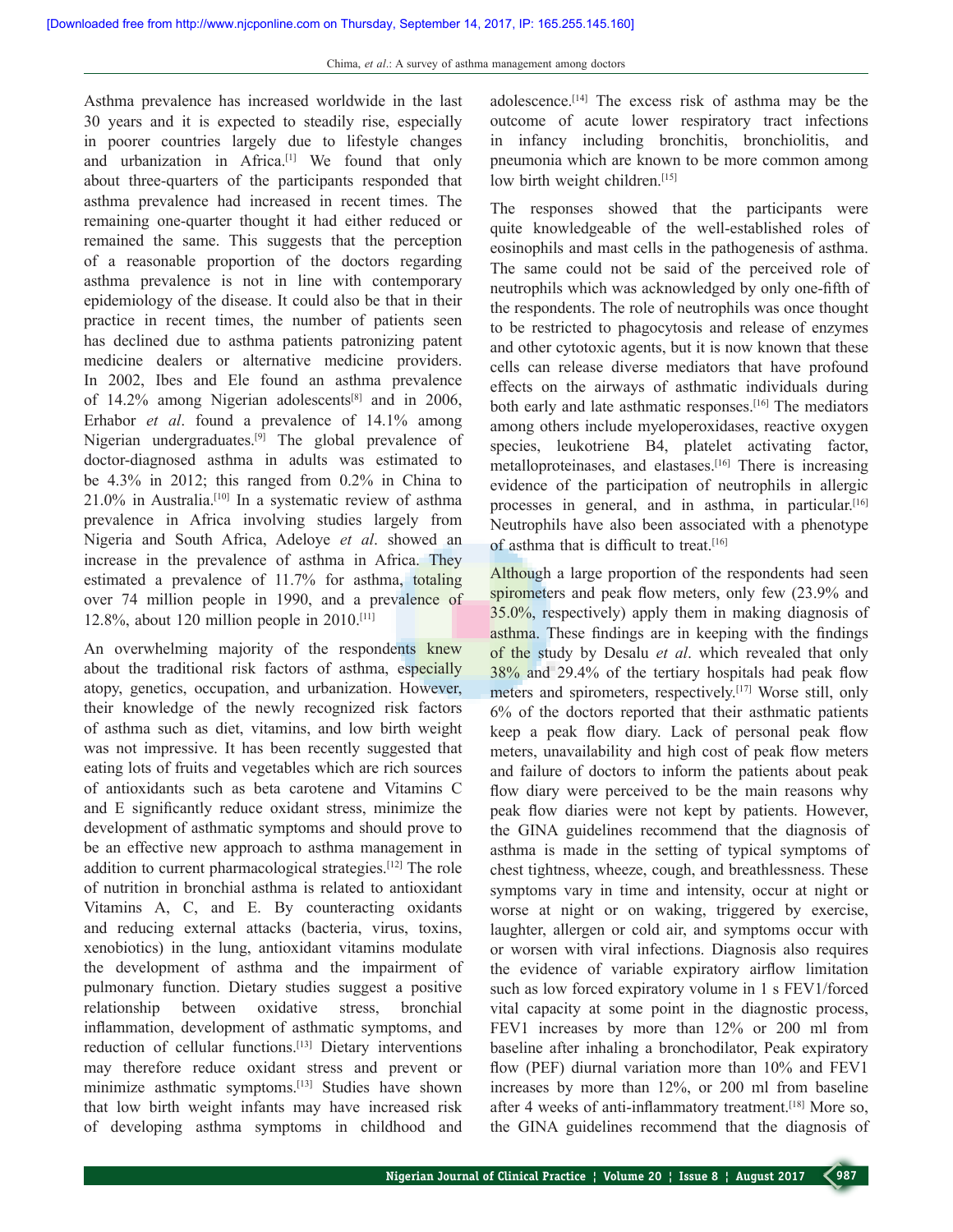bronchial asthma should be made before commencement of controller treatment because it is more difficult afterward<sup>[18]</sup>

We found that as high as four-fifth of the respondents know about GINA guidelines but only two-fifth of them affirmed that they apply GINA guidelines in the care of their asthma patients. GINA was established to enhance awareness about asthma among health professionals, public health authorities, and the community and to improve prevention and management through a coordinated worldwide effort. It prepares scientific reports on asthma, encourages dissemination and implementation of recommendations, and promotes international collaboration on asthma research.<sup>[18]</sup> About  $73.5%$  of the respondents said they regularly review patient's inhaler use technique. The observation that one quarter of asthma patients do not receive a regular review of their inhaler use technique should be considered worrisome bearing in mind the GINA finding that up to 80% of the patients do not use their inhalers correctly, and this contributes to poor symptom control and frequent exacerbations.[18] The GINA guidelines recommend that practitioners should choose the most appropriate devices for patients putting into consideration patient's skills, comorbidities and cost; check inhaler technique at every opportunity and correct poor techniques using physical demonstrations.<sup>[18]</sup>

We observed that only a minority (28.2%) of the respondents make use of adult ACT in the care of their patients. This is considered poor because the ACT has been recommended by GINA for use by health-care providers and patients to improve asthma management.<sup>[16]</sup> It is a patient-based tool for identifying patients with poorly‑controlled asthma who may therefore benefit from early intervention. The ACT has been developed for asthma patients aged  $\geq$ 12 years and is found to compare well with asthma specialists' global assessment of asthma control.[19] It provides greater predictive values in determining asthma control than percent FEV1 values.<sup>[20]</sup>

A very low proportion of respondents reported that they regularly review asthma action plan with their patients. GINA guidelines recommend that all asthma patients should be provided with a written asthma action plan appropriate for their level of asthma control and health literacy so that they know how to recognize and respond to worsening asthma. The plan can be based on symptoms and/or PEF. The action plan includes the patient's usual medications, when and how to increase medications and start oral corticosteroids, and how to access medical care if symptoms fail to respond.[18]

Only one-third of the respondents prescribe inhaled corticosteroids (ICS) as initial route of administration for asthma patients requiring maintenance steroid therapy. Nearly, all the other doctors would prescribe oral steroids initially. A multicenter study by Desalu *et al*. revealed that 81.9% of the participating physicians agreed that ICS should be the drug of choice for asthma patients requiring maintenance steroids. However, with regard to knowledge of the first-line treatment of persistent asthma, all participating pulmonologists were aware of this line of treatment while, 46.2% of internists and 56.0% of general practitioners (GPs)/family physicians (FPs) admitted their ignorance of the as first-line treatment for persistent asthma or symptoms. From this result, Desalu *et al*. inferred that ICS is not readily prescribed by FP/GPs and internists and most of the prescriptions were not in line with GINA guidelines.[21] It is a bit difficult to draw firm inferences about the practice of doctors in our study regarding the initial route of maintenance steroid therapy vis-a-viz the observations of Desalu *et al*. bearing in mind that there could have been some differences in the asthma clinical presentation of the patients managed by the two groups of respondents. For example, it is possible that the patients seen by doctors in our study comprised a higher proportion of individuals who experienced acute attacks, in which case oral steroids would be the drug of choice. It deserves to be highlighted that GINA recommends use of ICS initially for maintenance of asthma patients and oral steroids for those who remain uncontrolled or who are having exacerbations.<sup>[17]</sup>

When we assessed the possible impact of duration of medical practice on asthma knowledge, attitude, and practices, doctors who had practiced for up to 6 years or more were more likely to use adult ACT, give patients asthma action plan, and regularly review asthma action plan with patients. The reason for the statistically significant difference may be that the doctors who had practiced for a longer time possibly improved the care they render to their asthma patients following continuing medical education (CME) received as part of Medical and Dental Council of Nigeria prerequisite for annual practicing license registration which was introduced within the last few years. The usefulness of CME was evident in the study by Rovithis *et al*. which showed that nonspecialized physicians and the GPs had higher posttraining test scores than pretraining test scores.[4] It could also be that the respondents with more years of practice are likely to be those in residency training or are consultants and more probable to adopt international standards of care.

## **Conclusion**

This study has shown that doctors in Umuahia, Southeast Nigeria, have a fairly good knowledge of the rising trend in the prevalence of asthma and the traditional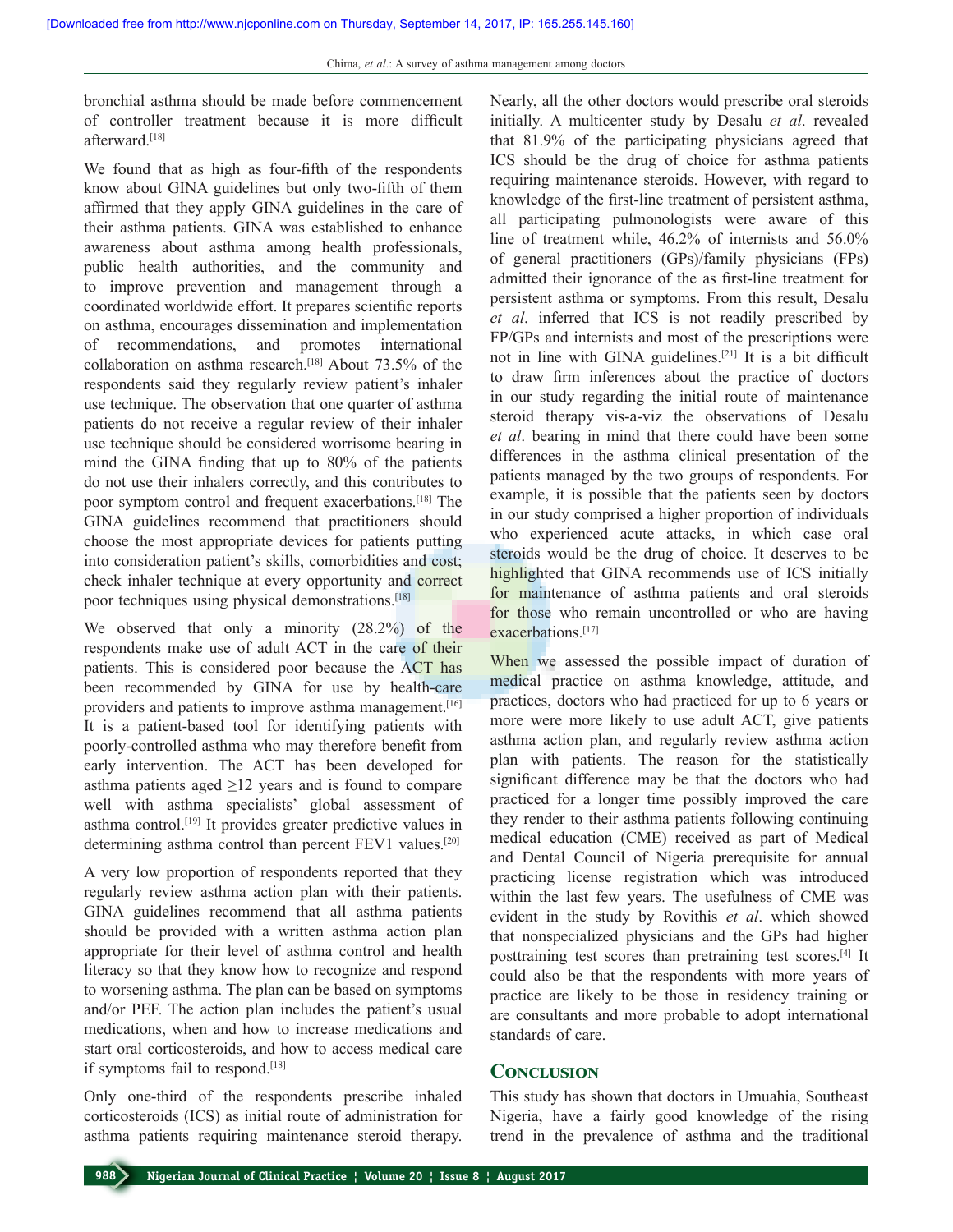Chima, *et al*.: A survey of asthma management among doctors

risk factors of the disease. However, the practices of the majority of the doctors regarding asthma diagnosis and management fell short of the recommendations by GINA guidelines. This suggests that the care an average asthma patient receives in the locality would be below standard. Therefore, there is an urgent need to improve asthma management practices among Nigerian doctors. In the light of constraints in health-care delivery faced by resource-limited settings, the Nigerian Thoracic Society and other concerned professional bodies should take up the challenge of developing national guidelines for asthma management which can incorporate GINA guidelines or adapt it based on prevailing socioeconomic, infrastructural, and clinical challenges. Beyond this, efforts should be made to regularly update health-care providers on asthma care through various avenues such as CME programmes. Furthermore, periodic clinical audit of care given to asthma patients will help a developing country like Nigeria to achieve a level of service delivery in asthma care that is at par with international best practices.

#### **Financial support and sponsorship**

Nil.

### **Conflicts of interest**

There are no conflicts of interest.

## **References**

- 1. Neil P, David S, Innes A, Tadd C, Chiang CY, Peter B, *et al*. The Global Asthma Report. Paris, France: The International Union Against Tuberculosis and Lung Disease, 2011.
- 2. Ramos RG, Talbott EO, Youk A, Karol MH. Community urbanization and hospitalization of adults for asthma. J Environ Health 2006;68:26-32, 44.
- 3. Wettengel R, Berdel D, Cegla U, Fabel H, Geisler L, Hofmann D, *et al.* Recommendations of the German Respiratory Tract League on asthma management of adults and children. The German Respiratory Tract League. Med Klin (Munich) 1994;89:57-67.
- 4. Rovithis E, Lionis C, Schiza SE, Bouros D, Karokis A, Vlachonikolis I, *et al.* Assessing the knowledge of bronchial asthma among primary health care physicians in Crete: A pre- and post-test following an educational course. BMC Med Educ 2001;1:2.
- 5. Lagerløv P, Veninga CC, Muskova M, Hummers-Pradier E, Stålsby Lundborg C, Andrew M, *et al.* Asthma management in five European countries: Doctors' knowledge, attitudes and prescribing behaviour. Drug Education Project (DEP) group. Eur Respir J 2000;15:25-9.
- 6. Registry of the Nigerian Medical Association, Abia State Chapter, Umuahia, Abia State. December, 2015. (Unpublished data).
- 7. Available from: http://www.maplandia.com/nigeria/abia/ umuahia. [Last accessed on 2015 Apr 23].
- 8. Ibeh CC, Ele PU. Prevalence of bronchial asthma in adolescent in Anambra State, Nigeria. Niger J Intern Med 2002;5:23-6.
- 9. Erhabor GE, Agbroko SO, Bamigboye P, Awopeju OF. Prevalence of asthma symptoms among university students 15 to 35 years of age in Obafemi Awolowo University, Ile-Ife, Osun State. J Asthma 2006;43:161-4.
- 10. To T, Stanojevic S, Moores G, Gershon AS, Bateman ED, Cruz AA, *et al.* Global asthma prevalence in adults: Findings from the cross-sectional world health survey. BMC Public Health 2012;12:204.
- 11. Adeloye D, Chan KY, Rudan I, Campbell H. An estimate of asthma prevalence in Africa: A systematic analysis. Croat Med J 2013;54:519-31.
- 12. Riccioni G, D'Orazio N. The role of selenium, zinc and antioxidant vitamin supplementation in the treatment of bronchial asthma: Adjuvant therapy or not? Expert Opin Investig Drugs 2005;14:1145-55.
- 13. Riccioni G, Barbara M, Bucciarelli T, di Ilio C, D'Orazio N. Antioxidant vitamin supplementation in asthma. Ann Clin Lab Sci 2007;37:96-101.
- 14. Seidman DS, Laor A, Gale R, Stevenson DK, Danon YL. Is low birth weight a risk factor for asthma during adolescence? Arch Dis Child 1991;66:584-7.
- 15. Pullan CR, Hey EN. Wheezing, asthma, and pulmonary dysfunction 10 years after infection with respiratory syncytial virus in infancy. Br Med J (Clin Res Ed) 1982;284:1665-9.
- 16. Monteseirín J. Neutrophils and asthma. J Investig Allergol Clin Immunol 2009;19:340-54.
- 17. Desalu OO, Onyedum CC, Iseh KR, Salawu FK, Salami AK. Asthma in Nigeria: Are the facilities and resources available to support internationally endorsed standards of care? Health Policy 2011;99:250-4.
- 18. Innes A, Nils B, Karen B, Chiang CY, Phillips E, David S, *et al.* The Global Asthma Report. Auckland, New Zealand: Global Asthma Network, 2014.
- 19. Schatz M, Sorkness CA, Li JT, Marcus P, Murray JJ, Nathan RA, *et al.* Asthma Control Test: Reliability, validity, and responsiveness in patients not previously followed by asthma specialists. J Allergy Clin Immunol 2006;117:549-56.
- 20. Lai CK, Kuo SH, de Guia T, Lloyd A, Williams AE, Spencer MD. Asthma control and its direct healthcare costs: Findings using a derived Asthma Control Test™ Score in eight Asia‑Pacific areas. Eur Respir Rev 2006;98:24‑9*.*
- 21. Desalu OO, Onyedum CC, Adeoti AO, Ozoh OB, Fadare JO, Salawu FK, *et al.* Unmet needs in asthma treatment in a resource-limited setting: Findings from the survey of adult asthma patients and their physicians in Nigeria. Pan Afr Med J 2013;16:20.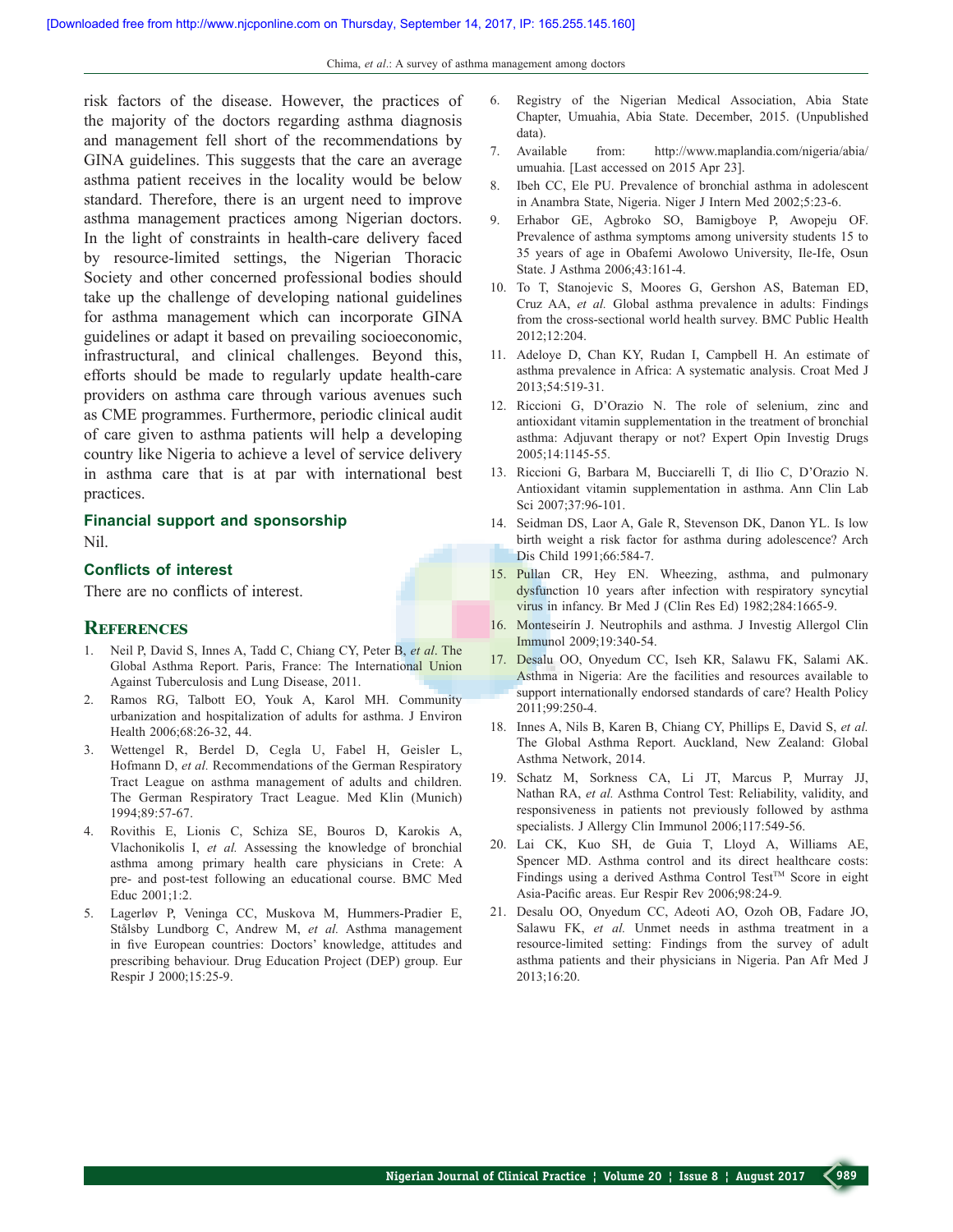# **Appendix**

## **Appendix 1**

A questionnaire on survey on management practices and implementation of Gina guidelines among doctors in a resource-limited setting in Nigeria

Demographics

- 1. Sex: Male ( ) Female ( )
- 2. Age (years): 20–29 ( ) 30–39 ( ) 41–50 ( ) 51–60 ( ) 61–70 ( ) 3. Professional designation: HO ( ) MO ( ) SMO ( ) PMO ( ) CMO ( ) Reg ( ) Snr Reg ( ) Consultant ( )
- 4. Duration of practice as a doctor (years)……
- 5. Nature of current place of practice: Public ( ) Private ( ) Mission ( ) NGO ( )
- 6. Level of healthcare delivery: Primary ( ) Secondary ( ) Tertiary ( )

#### Epidemiology/risk factors

- 7. The incidence and prevalence of asthma in the last 30 years have: Remained same () Increased () Decreased ( )
- 8. The following have been implicated as risk factors for developing asthma:

| a. Atopy                                                  | Yes $( )$          | $No$ $( )$                                                                                         |  |
|-----------------------------------------------------------|--------------------|----------------------------------------------------------------------------------------------------|--|
| b. Genetics                                               | Yes $( )$          | No()                                                                                               |  |
| c. Smoking                                                | Yes $( )$          | No()                                                                                               |  |
| d. RTI                                                    | Yes $( )$          | No()                                                                                               |  |
| e. Diet                                                   | Yes $( )$          | No()                                                                                               |  |
| f. Air Pollution                                          | Yes $( )$          | No()                                                                                               |  |
| g. Birth weight                                           | Yes $( )$          | No()                                                                                               |  |
| h. Occupation                                             | Yes $( )$          | No()                                                                                               |  |
| i.Urbanization in Africa                                  | Yes $( )$ No $( )$ |                                                                                                    |  |
| 9. Have some genetic loci been implicated? Yes ()         |                    | No( )                                                                                              |  |
|                                                           |                    | 10. Have vitamins been implicated in reducing risk for developing asthma?<br>Yes $( )$<br>No( )    |  |
| 11. Which of these vitamins do you know?                  |                    |                                                                                                    |  |
| Cell biology                                              |                    |                                                                                                    |  |
|                                                           |                    | 12. The following inflammatory cells are involved in the pathogenesis of asthma                    |  |
| a. Neutrophils                                            | Yes $( )$          | No()                                                                                               |  |
| b. Eosinophils                                            | Yes $( )$          | No()                                                                                               |  |
| c. Mast cells                                             | Yes $( )$          | No()                                                                                               |  |
| Diagnosis of asthma                                       |                    |                                                                                                    |  |
| 13. Have you ever seen a spirometer?                      |                    | Yes $( )$<br>No( )                                                                                 |  |
| 14. Did you have any training in the use of a spirometer? |                    | Yes $( )$<br>No( )                                                                                 |  |
|                                                           |                    | 15. Have you ever used spirometry in making a diagnosis of Bronchial Asthma?<br>Yes $( )$<br>No( ) |  |
| 16. How did it help you?                                  | Reversibility ()   | Variability ()                                                                                     |  |